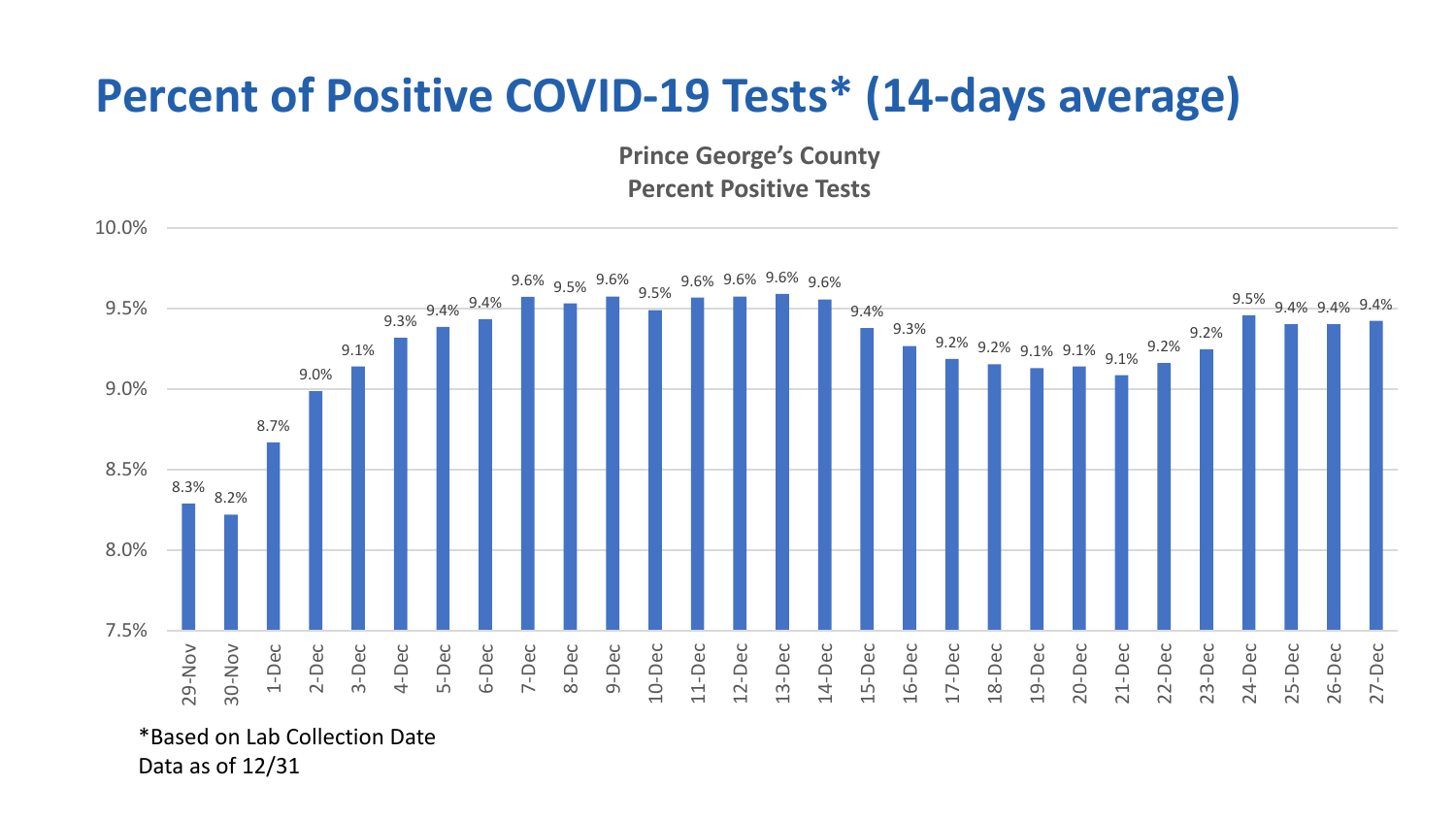## **COVID-19 Cases\* Prince George's County (14-day average)**

**Prince George's County Average New COVID-19 Cases per Day**



\*Based on Lab Collection Date Data as of 12/31